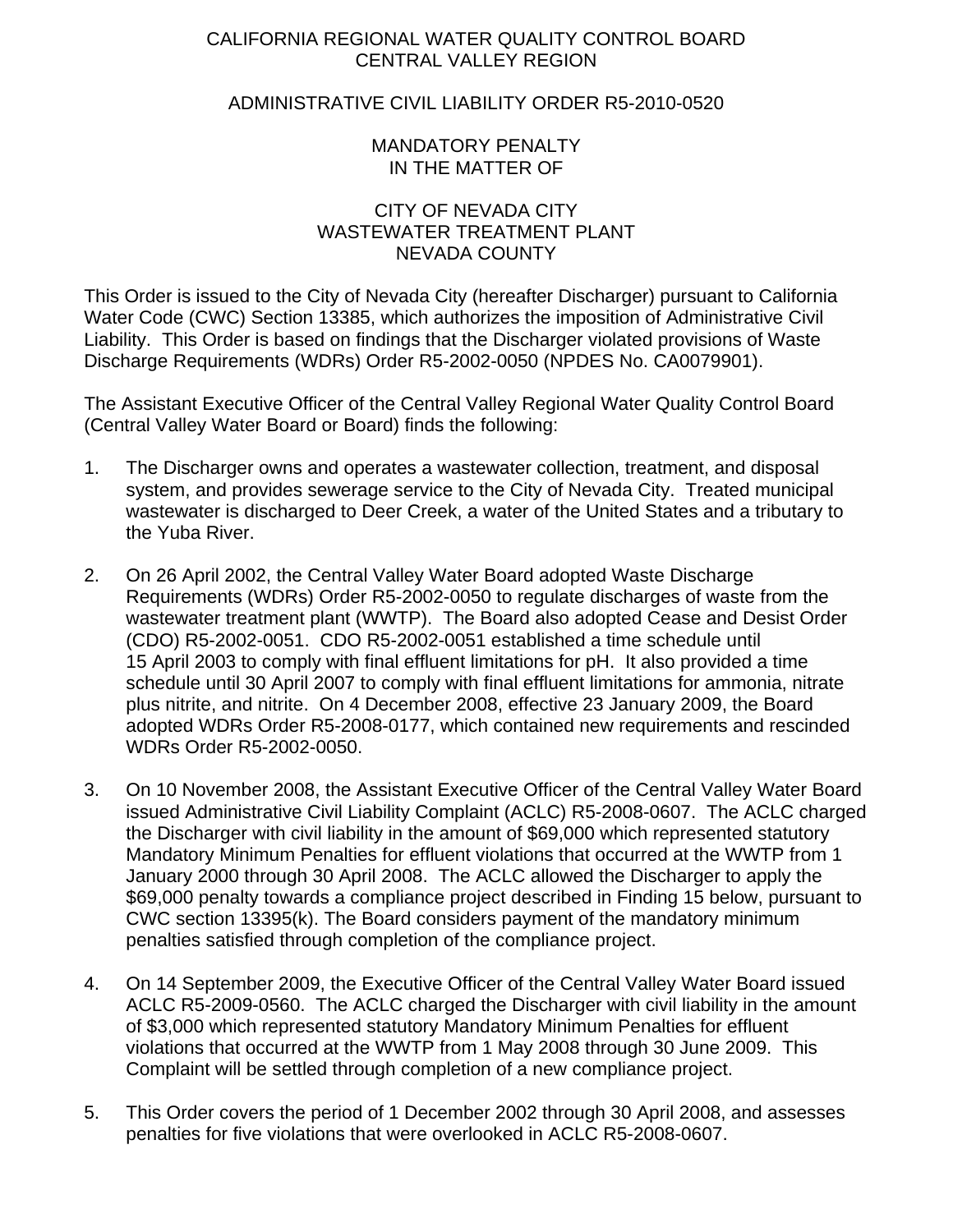6. CWC Section 13385(h) and (i) require assessment of mandatory penalties and state, in part, the following:

CWC Section 13385(h)(1) states:

Notwithstanding any other provision of this division, and except as provided in subdivisions (j), (k), and (l), a mandatory minimum penalty of three thousand dollars (\$3,000) shall be assessed for each serious violation.

CWC Section 13385 (h)(2) states:

For the purposes of this section, a "serious violation" means any waste discharge that violates the effluent limitations contained in the applicable waste discharge requirements for a Group II pollutant, as specified in Appendix A to Section 123.45 of Title 40 of the Code of Federal Regulations, by 20 percent or more or for a Group I pollutant, as specified in Appendix A to Section 123.45 of Title 40 of the Code of Federal Regulations, by 40 percent or more.

CWC Section 13385(i)(1) states:

Notwithstanding any other provision of this division, and except as provided in subdivisions (j), (k), and (l), a mandatory minimum penalty of three thousand dollars (\$3,000) shall be assessed for each violation whenever the person does any of the following four or more times in any period of six consecutive months, except that the requirement to assess the mandatory minimum penalty shall not be applicable to the first three violations:

- A) Violates a waste discharge requirement effluent limitation.
- B) Fails to file a report pursuant to Section 13260.
- C) Files an incomplete report pursuant to Section 13260.
- D) Violates a toxicity effluent limitation contained in the applicable waste discharge requirements where the waste discharge requirements do not contain pollutant-specific effluent limitations for toxic pollutants.
- 7. CWC Section 13323 states, in part:

Any executive officer of a regional board may issue a complaint to any person on whom administrative civil liability may be imposed pursuant to this article. The complaint shall allege the act or failure to act that constitutes a violation of law, the provision authorizing civil liability to be imposed pursuant to this article, and the proposed civil liability.

8. WDRs Order R5-2002-0050 Effluent Limitations No. B.1. states, in part,

Effluent shall not exceed the following limitations (from adoption until 31 March 2007):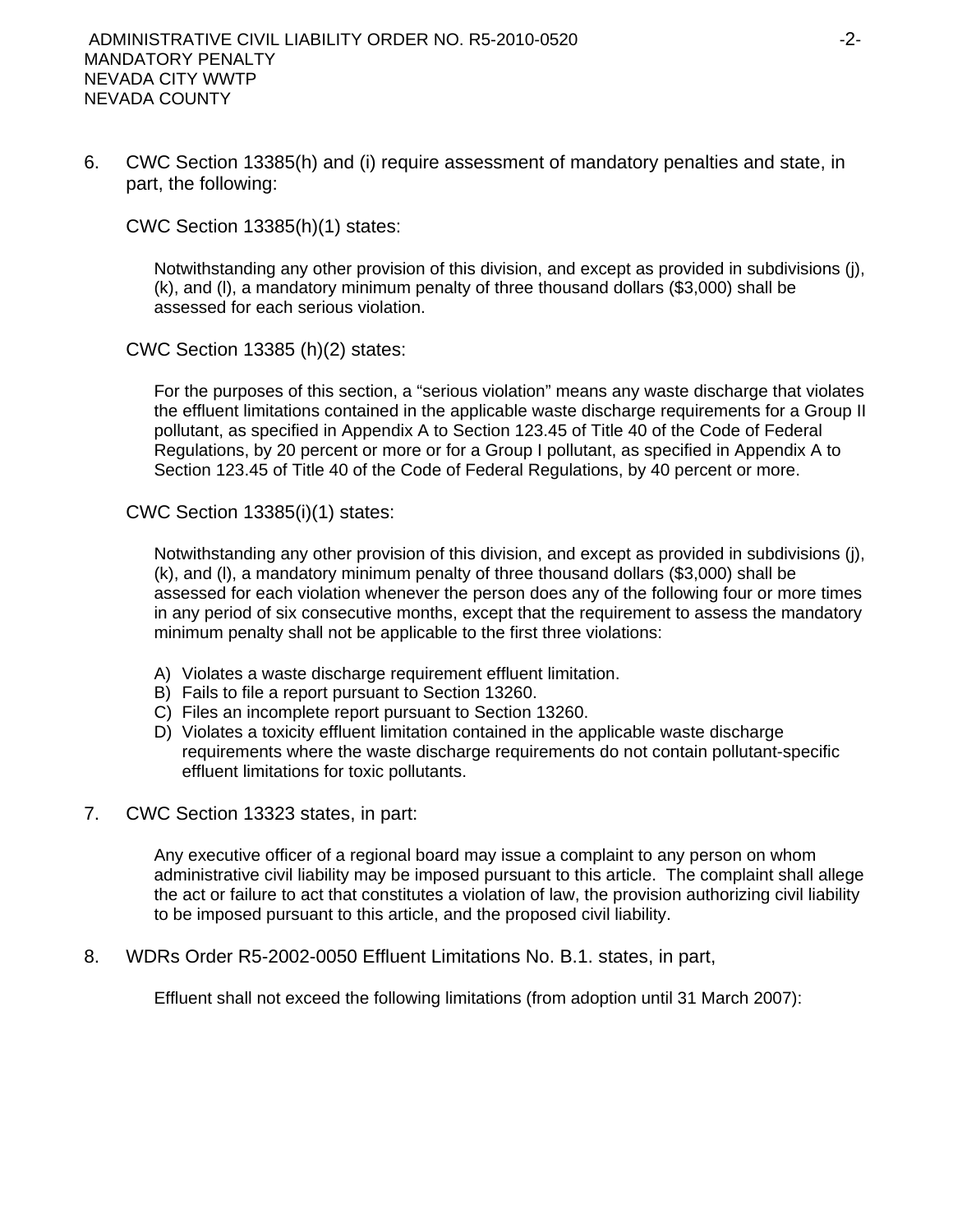|                                 |                      |                 |               |          |                 | Instantaneou |
|---------------------------------|----------------------|-----------------|---------------|----------|-----------------|--------------|
|                                 |                      | Average         | Median        | Average  | Average         | s            |
| Constituents                    | <u>Units</u>         | Monthly         | Monthly       | Weekly   | Daily           | Maximum      |
| BOD <sub>5</sub>                | mg/L                 | $10^2$          | $\sim$ $\sim$ | $15^2$   | $30^2$          | --           |
| <b>Total Suspended Solids</b>   | mq/L                 | 10 <sup>2</sup> | $\sim$ $\sim$ | $15^{2}$ | 30 <sup>2</sup> | --           |
|                                 | lbs/day <sup>3</sup> | 58              | $-$           | 86       | 170             | --           |
| Settleable Solids               | mL/L                 | 0.1             | $-$           | $- -$    | 0.2             | --           |
| <b>Total Coliform Organisms</b> | MPN/100 mL           | $-$             | 2.2           | --       | --              | 23           |

<sup>1</sup> 5-day, 20°C biochemical oxygen demand (BOD)<br><sup>2</sup> To be ascertained by a 24-hour composite.<br><sup>3</sup> Beard upon a degine treatment conseity of 0.69.

Based upon a design treatment capacity of 0.69 mgd (*x* mg/L x 8.345 x 0.69 mgd = *y* lbs/day)

9. WDRs Order R5-2002-0050 Effluent Limitations No. B.3. states:

The arithmetic mean of 20°C BOD (5-day) and of total suspended solids in effluent samples collected over a calendar month shall not exceed 5 percent of the arithmetic mean of the values for influent samples collected at approximately the same times during the same period (95 percent removal).

- 10. According to the Discharger's self-monitoring reports, the Discharger committed twelve (12) serious Group I violations of the above effluent limitations contained in Order R5-2002-0050 during the period beginning 1 December 2002 and ending 30 April 2008. The violations are defined as serious because measured concentrations of Group I constituents exceeded maximum prescribed levels by more than 40 percent on these occasions. Eight (8) of the violations were assessed mandatory minimum penalties in ACLC R5-2008-0607. The mandatory minimum penalty for the four additional serious violations is **twelve thousand dollars (\$12,000)**.
- 11. According to the Discharger's self-monitoring reports, the Discharger committed twentyfour (24) non-serious violations of the above effluent limitations contained in Order R5-2002-0050 during the period beginning 1 December 2002 and ending 30 April 2008. Fifteen (15) of the non-serious violations are subject to mandatory penalties under CWC Section 13385(i)(1) because these violations were preceded by three or more similar violations within a six-month period. Fourteen (14) of these violations were assessed mandatory minimum penalties in ACLC R5-2008-0607. The mandatory minimum penalty for the additional one (1) non-serious violation is **three thousand dollars (\$3,000).**
- 12. The total amount of the mandatory penalties assessed for the cited effluent violations is **fifteen thousand dollars (\$15,000).** A detailed list of the cited effluent violations is included in Attachment A, a part of this Order.
- 13. CWC Section 13385 (k) states:

(1) In lieu of assessing all or a portion of the mandatory minimum penalties pursuant to subdivisions (h) and (i) against a publicly owned treatment works serving a small community, the state board or the regional board may elect to require the publicly owned treatment works to spend an equivalent amount towards the completion of a compliance project proposed by the publicly owned treatment works, if the state board or the regional board finds all of the following: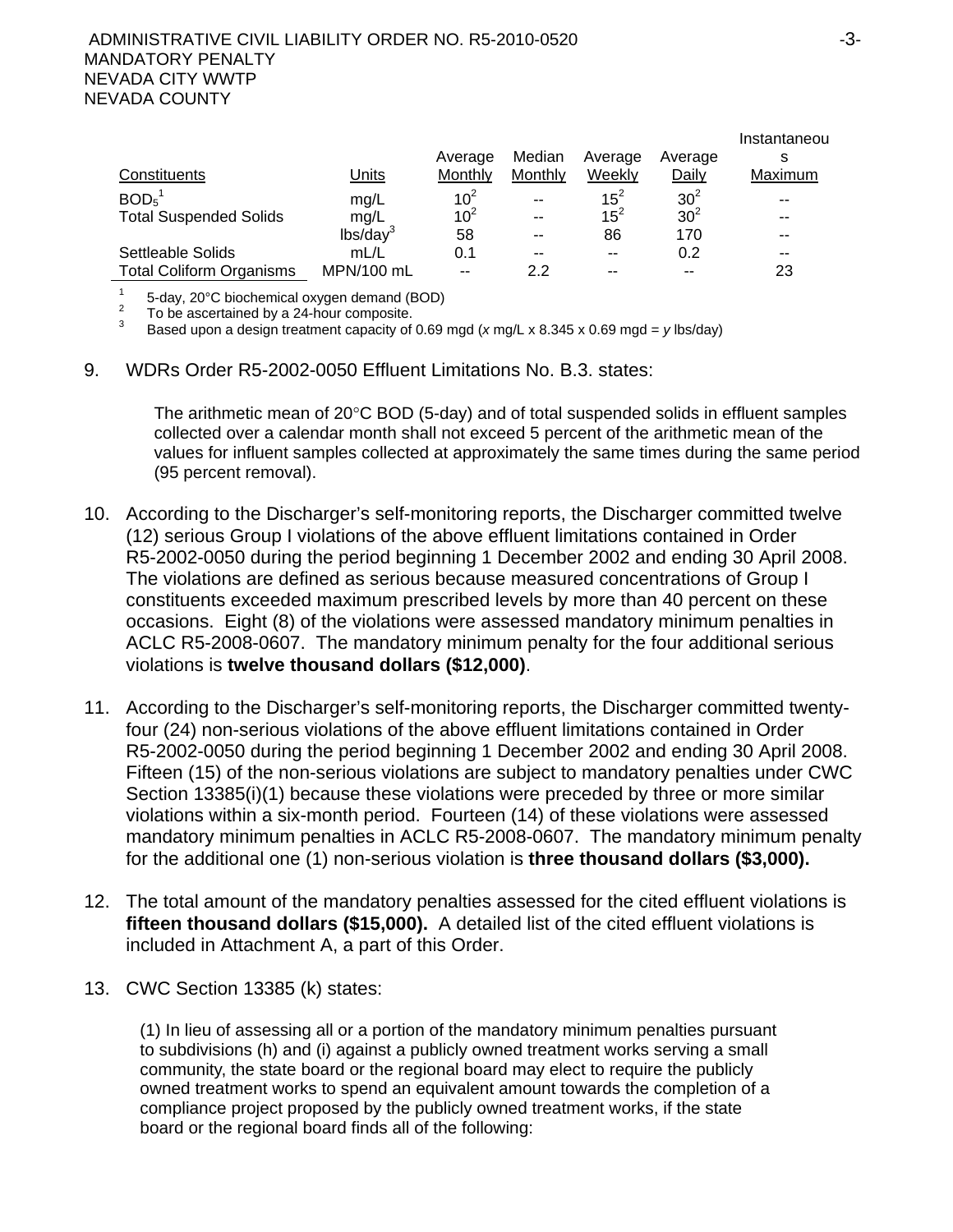(A) The compliance project is designed to correct the violations within five years.

(B) The compliance project is in accordance with the enforcement policy of the state board, excluding any provision in the policy that is inconsistent with this section.

(C) The publicly owned treatment works has prepared a financing plan to complete the compliance project.

(2) For the purposes of this subdivision, "a publicly owned treatment works serving a small community" means a publicly owned treatment works serving a population of 10,000 persons or fewer or a rural county, with a financial hardship as determined by the state board after considering such factors as median income of the residents, rate of unemployment, or low population density in the service area of the publicly owned treatment works.

- 14. On 22 September 2008, the Executive Director of the State Water Resources Control Board determined that the service area of the Nevada City Wastewater Treatment Plant meets the definition of a small community with a financial hardship.
- 15. The Discharger has spent \$5.59 million for engineering design and construction of an expansion and upgrade project to the WWTP. Of this amount, \$1,602,000 is from a grant and cannot be used to offset the mandatory minimum penalties. The City opened the project bid on 8 June 2005. The Compliance Project was completed on 30 June 2008, when the City submitted the final cost accounting. The project included conversion of sequencing batch reactors to continuous flow activated sludge selector basins; construction of new secondary clarifiers; installation of a new effluent filter; and improvements to the chlorination/dechlorination system. Components of the completed compliance project cumulatively eliminated effluent limitation violations for BOD, total coliform organisms, and total suspended solids. With the completed Compliance Project, the Discharger has expended in excess of the mandatory minimum penalty that is required by CWC Sections 13385(h) and (i). The Compliance Project was designed to correct the violations that have led to the issuance of this Administrative Civil Liability Order within five years. The completed project is in accordance with the State Water Board *Water Quality Enforcement Policy*.
- 16. As described in Finding No. 3, the Discharger was allowed to apply its previous \$69,000 in mandatory penalties toward the Compliance Project. This Order allows \$15,000 in mandatory penalties to be applied to the same Compliance Project. Because the Project cost approximately \$3.99 million in non-grant funds, applying a total of \$84,000 in mandatory penalties toward the cost of the project complies with CWC 13385(k) and the Enforcement Policy. The violations took place prior to completion of the Compliance Project on 30 June 2008.
- 17. On 23 April 2009, the Central Valley Water Board delegated the authority to issue Administrative Civil Liability Orders, where the matter is not contested by the Discharger, to the Executive Officer, or to an Assistant Executive Officer when the Executive Officer is serving as head of the Board's Prosecution Team (Resolution R5-2009-0027). Pamela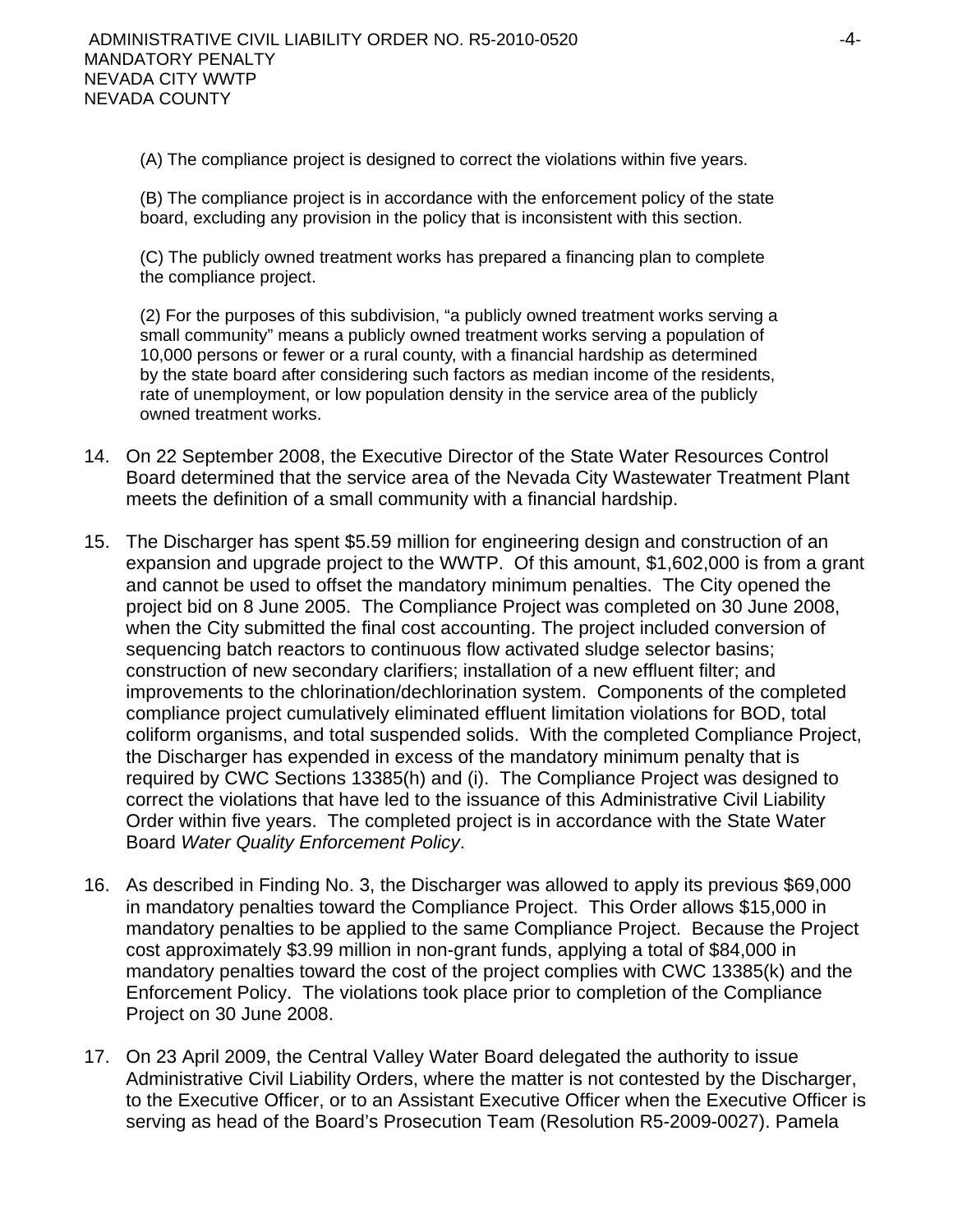Creedon is serving as the head of the Board's Prosecution Team for this matter, and therefore Assistant Executive Officer Kenneth Landau has the authority to issue this Order.

- 18. This Order constitutes a settlement of the violations herein mentioned. Notice of this settlement was published on the Central Valley Water Board's website, and was provided to all interested parties. The 30-day public notice and comment period mandated by Federal regulations (40 CFR 123.27) has expired.
- 19. Issuance of this Administrative Civil Liability Order to enforce CWC Division 7, Chapter 5.5 is exempt from the provisions of the California Environmental Quality Act (Pub. Resources Code Section 21000 et seq.), in accordance with California Code of Regulations, Title 14, Section 15321(a)(2).

# **NEVADA CITY IS HEREBY GIVEN NOTICE THAT:**

- 1. The Discharger shall be assessed an Administrative Civil Liability in the amount of **fifteen thousand dollars (\$15,000).**
- 2. The entire \$15,000 penalty has been satisfied through the completion of the compliance project described above, in accordance with CWC Section 13385(k).
- 3. This Order is final upon signature.

Any person aggrieved by this action of the Central Valley Water Board may petition the State Water Board to review the action in accordance with CWC Section 13320 and California Code of Regulations, Title 23, Sections 2050 and following. The State Water Board must receive the petition by 5:00 p.m., 30 days after the date that this Order becomes final, except that if the thirtieth day following the date that this Order becomes final falls on a Saturday, Sunday, state holiday, or furlough day, the petition must be received by the State Water Board by 5:00 p.m. on the next business day. Copies of the law and regulations applicable to filing petitions may be found on the Internet at:

http://www.waterboards.ca.gov/public\_notices/petitions/water\_quality or will be provided upon request.

*Original signed by*

KENNETH D. LANDAU, Assistant Executive Officer

10 June 2010 design and the contract of the contract of the DATE of the contract of the contract of the contract of the contract of the contract of the contract of the contract of the contract of the contract of the contract of the con

Attachment A: Record of Violations BLH: 10 June 2010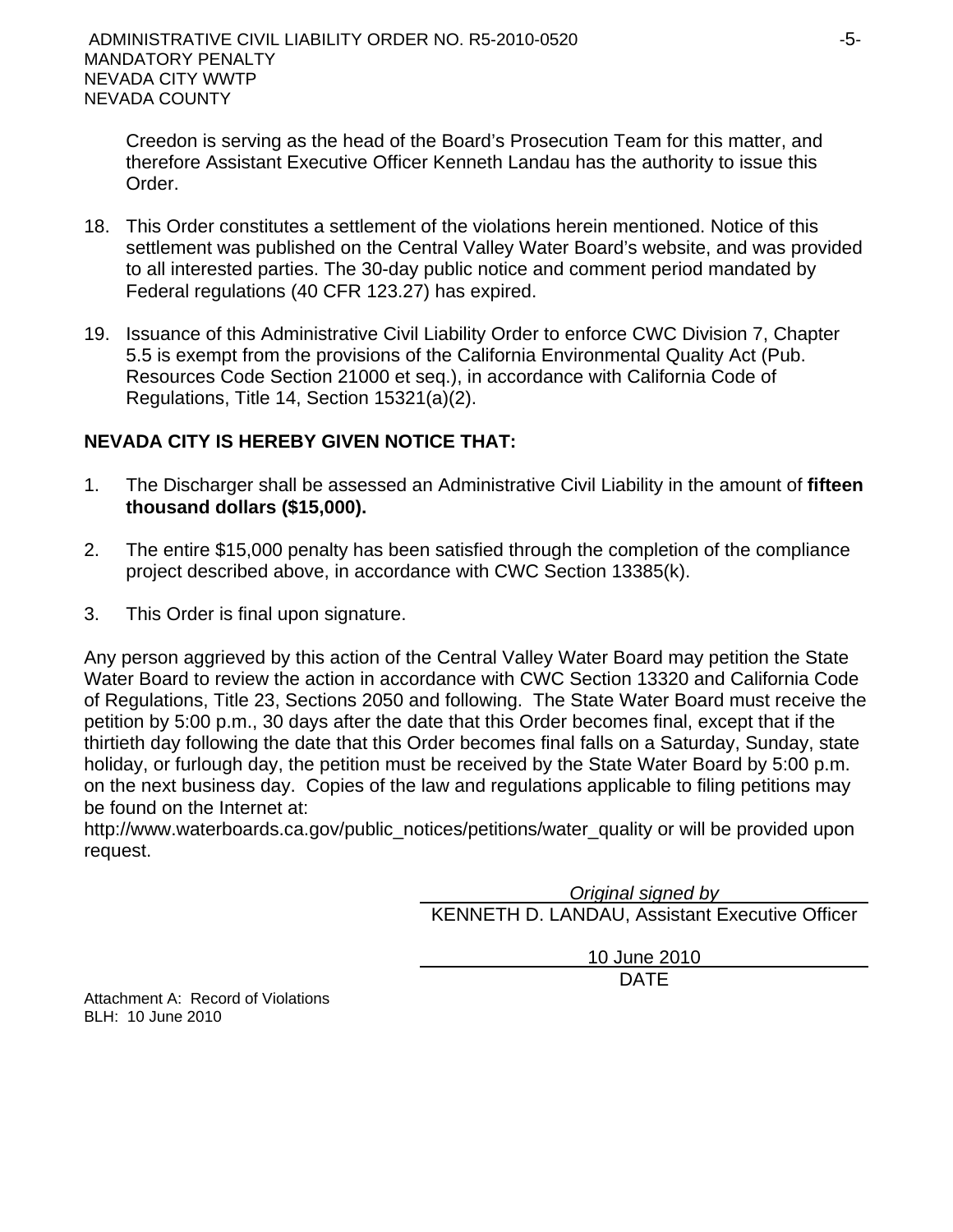### **ATTACHMENT A ADMINISTRATIVE CIVIL LIABILITY ORDER NO. R5-2010-0520**

### **City of Nevada City Wastewater Treatment Plant**

RECORD OF VIOLATIONS (1 December 2002 – 30 April 2008) MANDATORY PENALTIES (Data reported under Monitoring and Reporting Programs R5-2002-0050 and R5-2008-0177) Additional violations are in **boldface** type

|    |             | Violation   |              |              | Measure                 | Period                |         |                         |              |
|----|-------------|-------------|--------------|--------------|-------------------------|-----------------------|---------|-------------------------|--------------|
| #  | <b>Date</b> | <b>Type</b> | <b>Units</b> | <b>Limit</b> | <u>d</u>                | <b>Type</b>           | Flow*   | Remarks                 | <b>CIWQS</b> |
| 1  | 16-Dec-02   | <b>TSS</b>  | lbs/day      | 170          | 203                     | Daily Avg             | $0.84*$ | $5***$                  | 368074       |
| 2  | 16-Dec-02   | Coliform    | MPN/100 mL   | 23           | 50                      | <b>Instant Max</b>    |         | $3***$                  | 773301       |
| 3  | 16-Dec-02   | Sett Sol.   | mL/L         | 0.2          | 5                       | <b>Daily</b>          |         | $\mathbf 1$             | 773300       |
| 4  | 17-Dec-02   | Sett Sol    | mL/L         | 0.2          | 0.5                     | Daily Avg             |         | $1***$                  | 773302       |
| 5  | 21-Dec-02   | <b>TSS</b>  | lbs/day      | 86           | 104                     | Weekly                | $0.59*$ | $4***$                  | 368075       |
| 6  | 31-Dec-02   | Sett Sol.   | mL/L         | 0.1          | 0.2                     | <b>Monthly</b>        |         | 1                       | 773304       |
| 7  | 29-Dec-03   | <b>TSS</b>  | mg/L         | 30           | 55                      | Daily Avg             |         | $1**$                   | 368093       |
| 8  | 29-Dec-03   | Sett Sol    | mL/L         | 0.2          | 0.4                     | Daily Avg             |         | $1***$                  | 773305       |
| 9  | 29-Dec-03   | <b>TSS</b>  | lbs/day      | 170          | 454                     | Daily Avg             | $0.99*$ | $5***$                  | 368091       |
| 10 | 3-Jan-04    | <b>TSS</b>  | mg/L         | 15           | 34                      | Weekly                |         | $1***$                  | 368095       |
| 11 | $3-Jan-04$  | <b>TSS</b>  | lbs/day      | 86           | 281                     | Weekly                | $1.04*$ | $5***$                  | 368094       |
| 12 | 8-May-05    | pH          | pH Units     | 8.5          | 8.8                     | <b>Instant Max</b>    |         | $3***$                  | 764486       |
| 13 | 10-May-05   | Coliform    | MPN/100 mL   | 23           | 900                     | <b>Instant Max</b>    |         | $3***$                  | 773306       |
| 14 | 6-Jul-05    | pH          | pH Units     | 8.5          | 8.8                     | <b>Instant Max</b>    |         | $3***$                  | 764493       |
| 15 | 26-Sep-05   | pH          | pH Units     | 6.5          | 6                       | <b>Instant Max</b>    |         | $4***$                  | 764496       |
| 16 | 23-Nov-05   | Coliform    | MPN/100 mL   | 23           | 220                     | <b>Instant Max</b>    |         | $3***$                  | 773307       |
| 17 | 27-Nov-05   | <b>BOD</b>  | mg/L         | 30           | 34                      | Daily Avg             |         | $4***$                  | 773308       |
| 18 | 28-Nov-05   | Coliform    | MPN/100 mL   | 23           | 1600                    | Instant Max           |         | $4***$                  | 773309       |
| 19 | 30-Nov-05   | <b>BOD</b>  | mg/L         | 30           | 48                      | Daily Avg             |         | $1***$                  | 773321       |
| 20 | 30-Nov-05   | <b>BOD</b>  | mg/L         | 10           | 12                      | Monthly               |         | $4***$                  | 773319       |
| 21 | 30-Nov-05   | <b>TSS</b>  | mg/L         | 30           | 50                      | Daily Avg             |         | $1***$                  | 773315       |
| 22 | 30-Nov-05   | <b>BOD</b>  | mg/L         | 15           | 41                      | Weekly                |         | 1                       | 773317       |
| 23 | 30-Nov-05   | <b>TSS</b>  | mg/L         | 15           | 39                      | <b>Weekly</b>         |         | 1                       | 773312       |
| 24 | 30-Nov-05   | <b>TSS</b>  | lbs/day      | 86           | 110                     | Weekly                | $0.34*$ | $\overline{\mathbf{4}}$ | 773310       |
| 25 | 30-Nov-05   | <b>BOD</b>  | % Removal    | 95%          | 94%                     | <b>Calendar Month</b> |         | $4***$                  | 773322       |
| 26 | $1-Dec-05$  | pH          | pH Units     | 8.5          | 8.6                     | Instant Max           |         | $4***$                  | 764505       |
| 27 | $2$ -Dec-05 | pH          | pH Units     | 6.5          | 6.3                     | <b>Instant Max</b>    |         | $4***$                  | 764509       |
| 28 | 3-Dec-05    | <b>BOD</b>  | mg/L         | 15           | 41                      | Weekly                |         | $1***$                  | 793803       |
| 29 | 3-Dec-05    | <b>TSS</b>  | mg/L         | 15           | 39                      | Weekly                |         | $1***$                  | 793802       |
| 30 | 3-Dec-05    | <b>TSS</b>  | lbs/day      | 86           | 118                     | Weekly                | $0.36*$ | $4***$                  | 793801       |
| 31 | 15-May-06   | Coliform    | MPN/100 mL   | 23           | 1600                    | Instant Max           |         | $4***$                  | 773323       |
| 32 | 18-May-06   | Coliform    | MPN/100 mL   | 23           | 1600                    | <b>Instant Max</b>    |         | $4***$                  | 773324       |
| 33 | 31-May-06   | Coliform    | MPN/100 mL   | 2.2          | 12                      | <b>Median Monthly</b> |         | $4***$                  | 773325       |
| 34 | 29-Nov-06   | pH          | pH Units     | 8.5          | 9                       | <b>Instant Max</b>    |         | $3***$                  | 764567       |
| 35 | 13-Oct-07   | Coliform    | MPN/100 mL   | 2.2          | 4.5                     | 7-Day Median          |         | $3***$                  | 793814       |
| 36 | 20-Oct-07   | Coliform    | MPN/100 mL   | 2.2          | 2.5                     | 7-Day Median          |         | $3***$                  | 793816       |
| 37 | 3-Nov-07    | Coliform    | MPN/100 mL   | 2.2          | 2.5                     | 7-Day Median          |         | $3***$                  | 793817       |
| 38 | 2-Feb-08    | Coliform    | MPN/100 mL   | 2.2          | 2.5                     | 7-Day Median          |         | $4***$                  | 773332       |
| 39 | 9-Feb-08    | Coliform    | MPN/100 mL   | 2.2          | $\overline{\mathbf{4}}$ | 7-Day Median          |         | $4***$                  | 773333       |